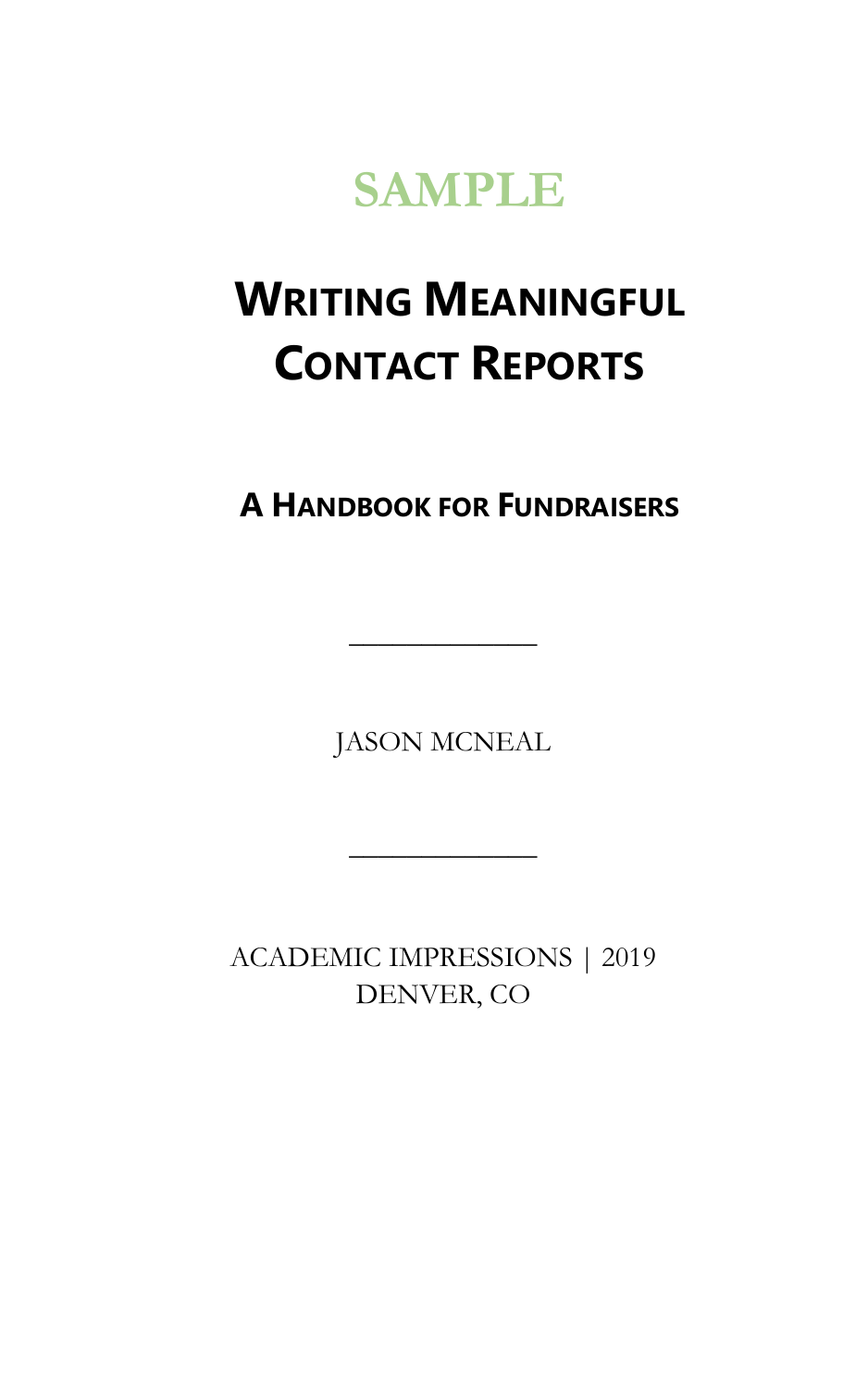Published by Academic Impressions.

CR Mrig Company. 4601 DTC Blvd., Suite 800, Denver, CO 80237.

Copyright © 2019 Jason McNeal.

Cover design by Brady Stanton.

All rights reserved.

No part of this book may be reproduced, or stored in a retrieval system, or transmitted in any form or by any means, electronic, mechanical, photocopying, recording, or otherwise, without express written permission of the publisher.

For reproduction, distribution, or copy permissions, or to order additional copies, please contact the Academic Impressions office at 720.488.6800 or visit:

http://bit.ly/2qbHuLr

Academic Impressions

ISBN: 978-1-948658-10-2

Printed in the United States of America.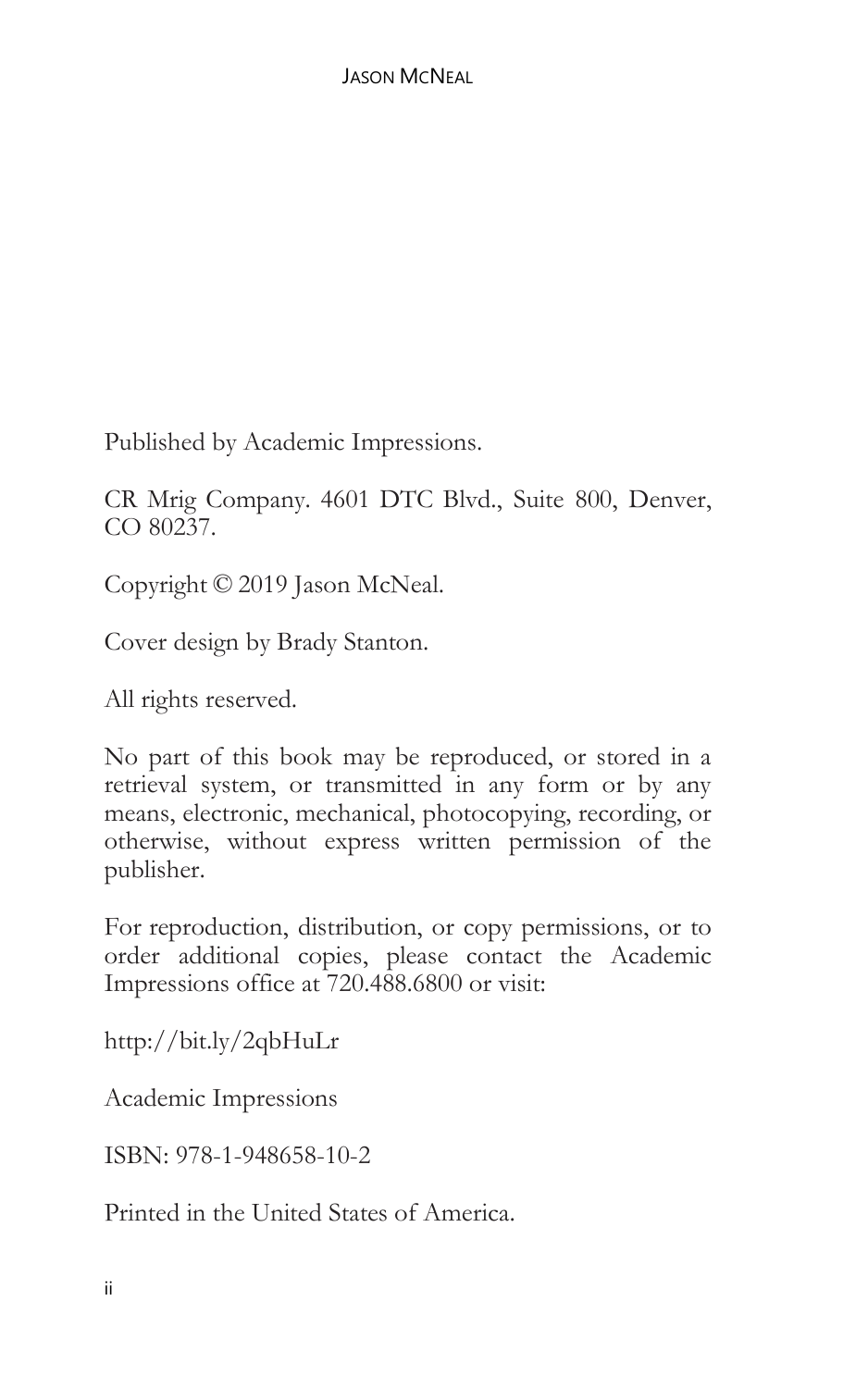## **ANOTHER BOOK YOU MAY ENJOY**



**The in-depth guide: What every president and board member should know before launching the next campaign.**

Explore the book at:

[https://www.academicimpressions.com/product/compre](https://www.academicimpressions.com/product/comprehensive-fundraising-campaigns-guide-presidents-boards/) [hensive-fundraising-campaigns-guide-presidents-boards/](https://www.academicimpressions.com/product/comprehensive-fundraising-campaigns-guide-presidents-boards/)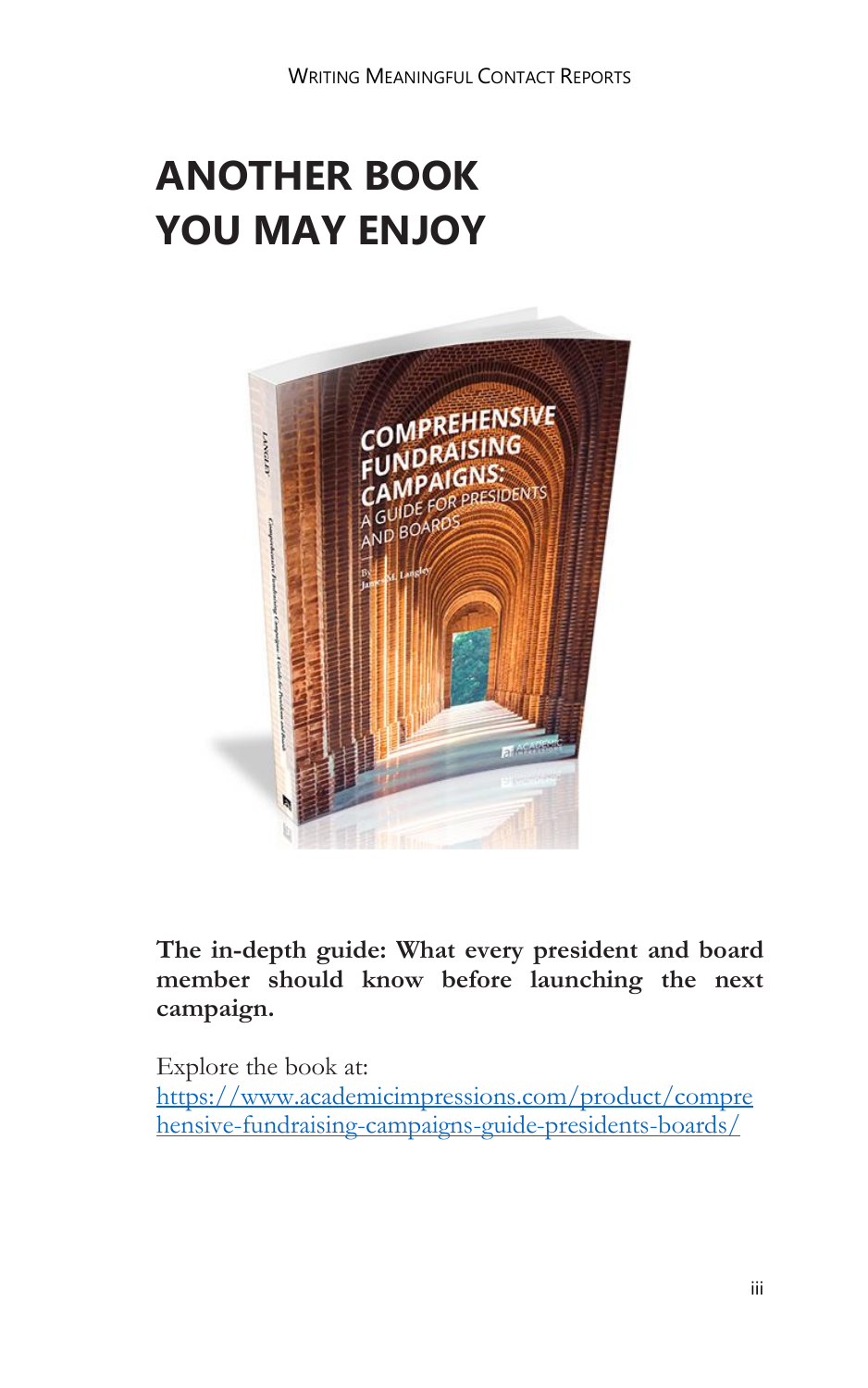JASON MCNEAL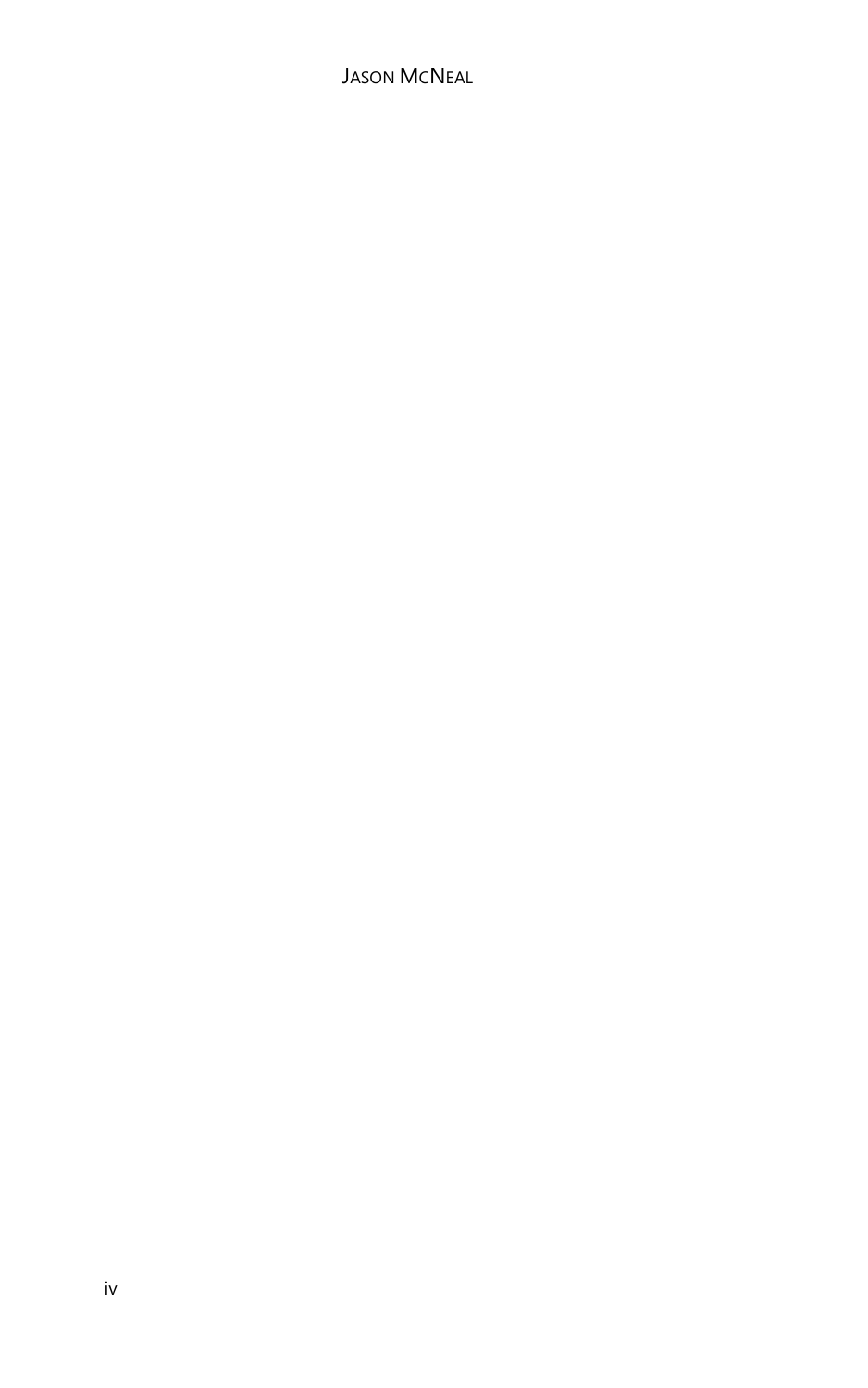## **CONTENTS**

### **FOREWORD**

### **SECTION 1: MAKING THE CASE FOR CONTACT REPORTS**

- Contact Reports: A Definition
- 4 Reasons Contact Reports Don't Get Completed
- Yes, Contact Reports Matter
- 3 Reasons Why Contact Reports Are Important
- A Tale of Two Advancement Programs
- Being Producers and Stewards

### **SECTION 2: THE GOOD, THE BAD, AND THE UGLY— EXAMPLES OF CONTACT REPORTS**

- An "Ugly" Contact Report
- A "Bad" Contact Report
- A "Good" Contact Report
- Another Example: From Bad to Better

### **SECTION 3: THE COMPONENTS OF HIGH QUALITY CONTACT REPORTS**

- 1. Timeliness
- 2. The Type of Contact
- 3. The Purpose of the Contact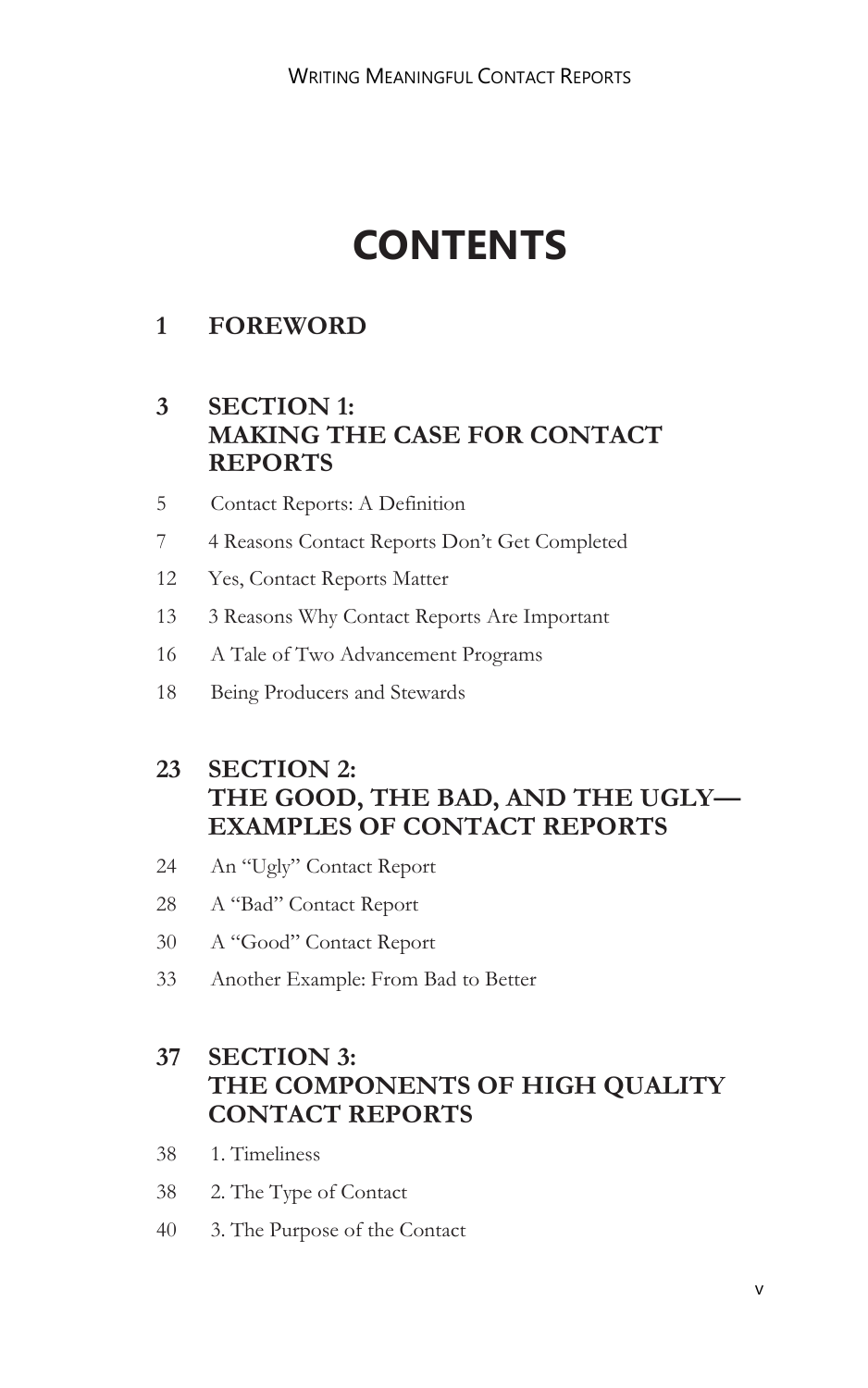#### JASON MCNEAL

- 41 4. Whether or Not the Contact is a "Move"
- 5. Takeaways and Next Steps
- Scenario: Moving Sally Warren Through the Gift Cycle

### **SECTION 4: APPROACHES TO PREPARING CONTACT REPORTS**

- The Most Important Question: Who Is Preparing the Contact Report?
- How to Prepare the Contact Report
- Getting Information into Your Donor Database

### **SECTION 5 USEFUL TOOLS**

- 4 Tools to Help You Implement What You've Learned
- —A Contact Report Template
- —Worksheet: Implementing the Best Possible Contact Reports
- —Prospect Management: A Primer
- —Sample Performance Metrics

### **ABOUT THE AUTHOR**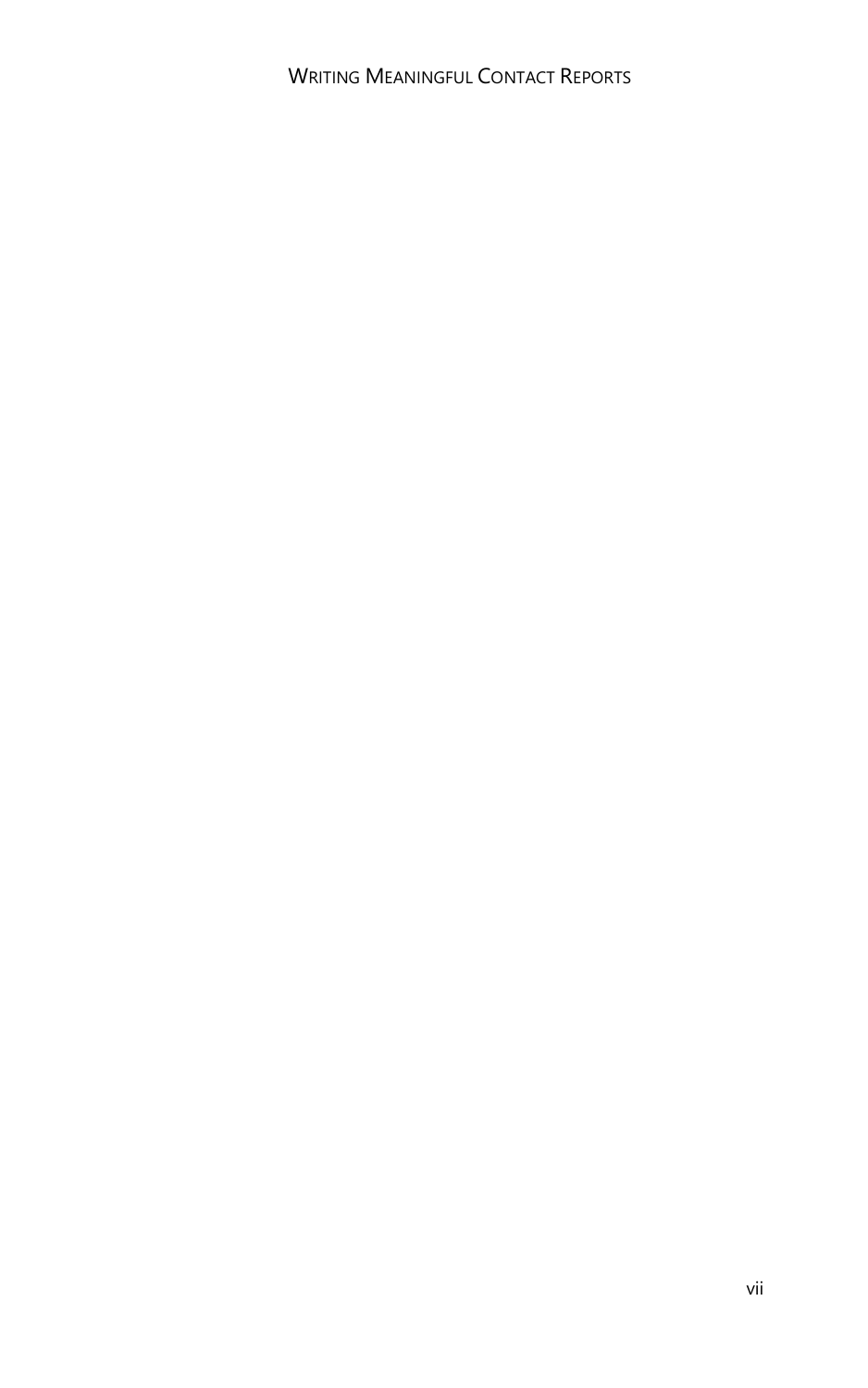JASON MCNEAL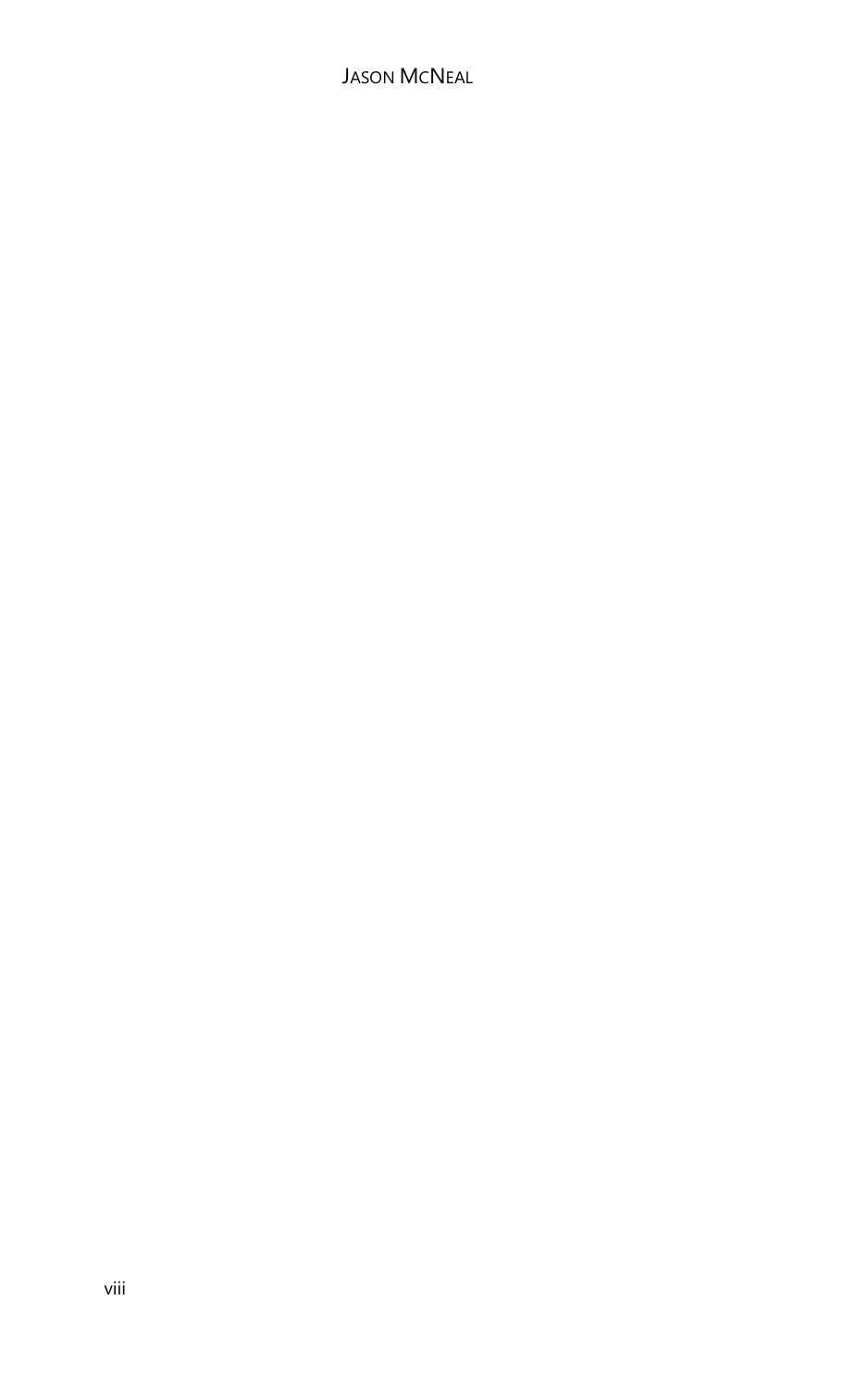# **FOREWORD**

Today's advancement professionals spend considerable time engaging in donor and prospective donor research, requesting and reviewing wealth indicator reports and database analyses, and preparing specific strategies for the discovery, cultivation, solicitation, and stewardship of major donor prospects. And while research, wealth screens, and strategy crafting and implementation are important (some might suggest even critical) components of raising significant gift income, there is one aspect of the process that is overlooked too frequently—contact reporting. In fact, it is rather common for advancement programs, even those which would otherwise receive high marks for raising increasing amounts of gift income, to fail at implementing a meaningful donor and prospect contact reporting system.

Viewed far too often as an afterthought to the donor interaction or as a task that will be completed when "there is enough time," writing meaningful contact reports, when done systemically and regularly, will add tremendous value to the advancement efforts of today and tomorrow. Far from a "get to it when I have time" task, meaningful contact reports are hallmarks of high-functioning, effective advancement programs. Regularly completed contact reports signify a level of organization, care, and understanding of the work which evidences advancement program excellence.

This Academic Impressions book focuses squarely on this important yet often overlooked aspect of high quality advancement work—the contact report. The book is divided into five sections: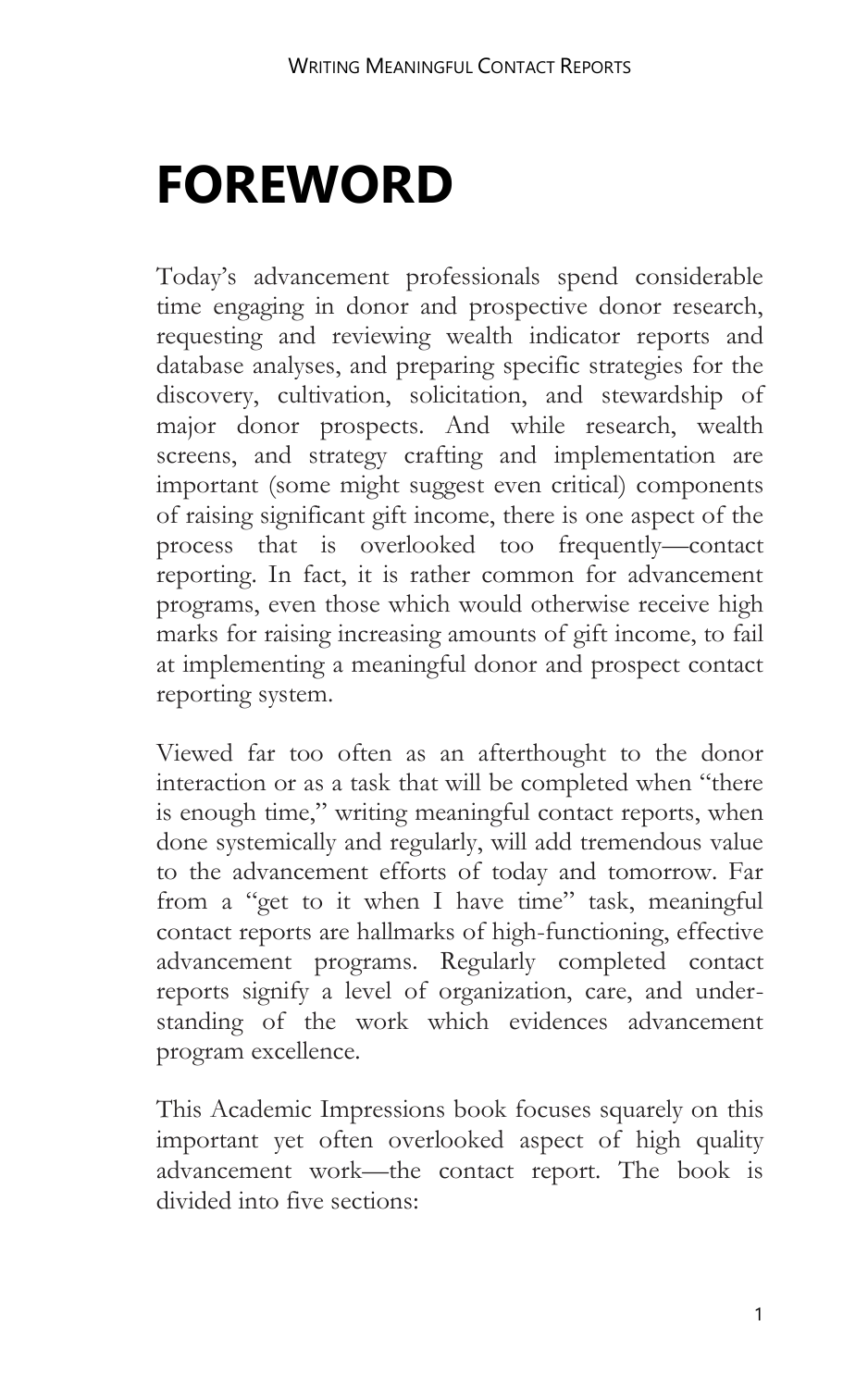- **Section 1** defines contact reports and makes the case that utilizing contact reports is crucial to raising more money and strengthening a "culture of philanthropy" at your institution.
- **Section 2** highlights examples of high and lowquality contact reports.
- Section 3 discusses the key elements or components of meaningful contact reports.
- Through the use of technology and good habits, **Section 4** addresses specific ways to make writing and recording contract reports easier.
- And finally, **Section 5** provides you with working documents to assist you in writing and utilizing contact reports more effectively.

As you read through the following pages, my hope is that you will come to view writing contact reports not as an extra, nonessential, and burdensome duty, but rather as a key component of highly- effective advancement efforts. Indeed, there is a case to be made that incorporating a culture of writing timely contact reports will help your institution raise more money over time. It is to this case that we now turn.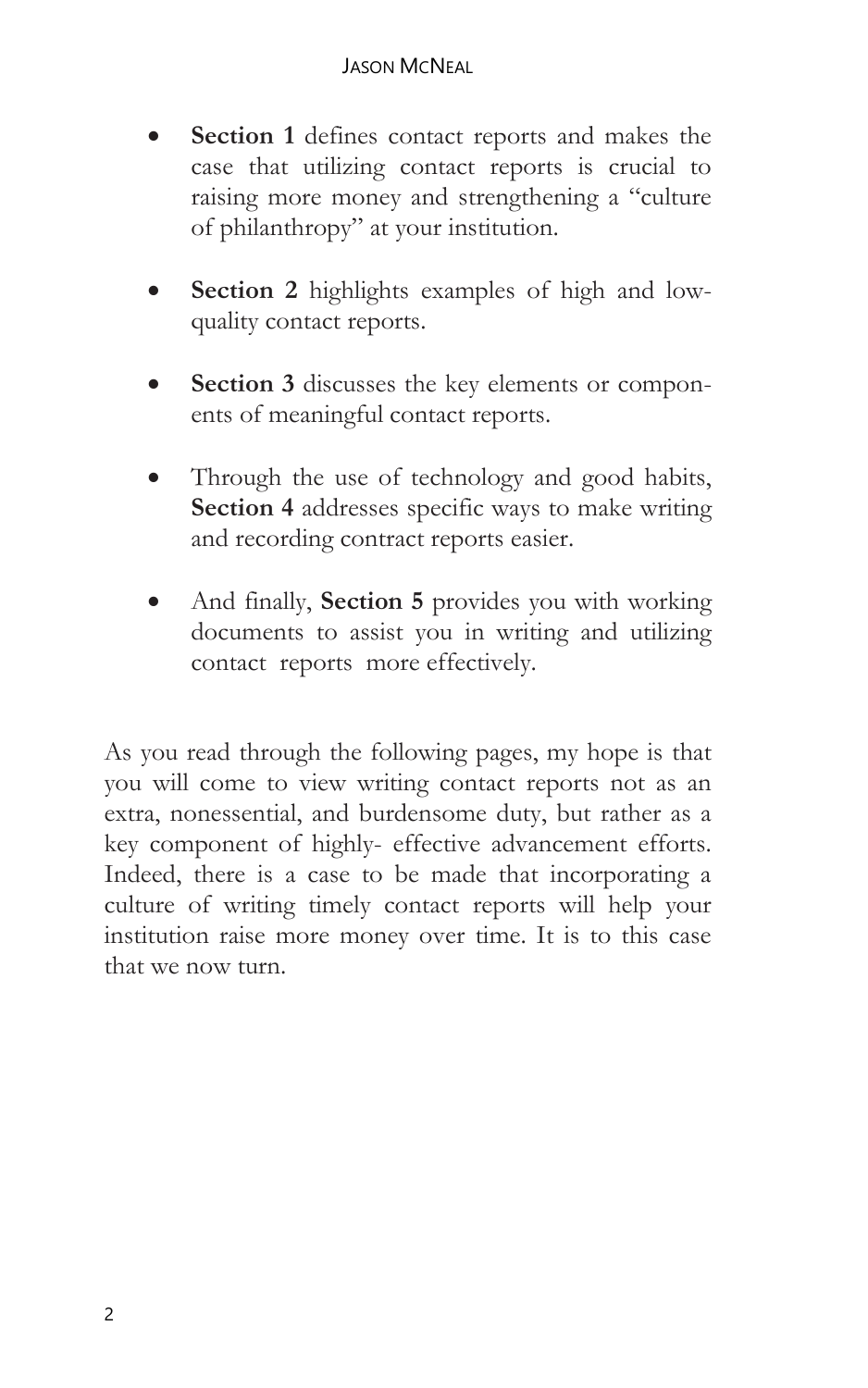# **SECTION 1 MAKING THE CASE FOR CONTACT REPORTS**

The professional work that occurs with donors is not so different from the efforts we expend to make the relationships in our personal lives strong. A common theme among all of the important human relationships each of us enjoys is that we interact with people in personalized ways. We engage with each individual differently based on a whole host of psychological, sociological, and relationship-based cues. For instance, we engage with our parents in different ways than we do with our spouses, partners, and children. We may engage coworkers differently than our friends outside of work. And, of course, we engage with our donors differently, depending on their interests, values, degree of involvement, influence, and affluence.

Effective advancement leaders and gift officers will agree that our work is "relationship-based." The best advancement professionals understand that working with donors necessitates a sensitive, highly nuanced, and personalized approach. We learn what our donors like, what they value, and what interests they have. Then we respond to them accordingly. We celebrate with them when good things happen in their lives. We mourn with them when tragedy strikes. While there is an important professional role played by advancement officers, the process of making and strengthening connections and relationships with donors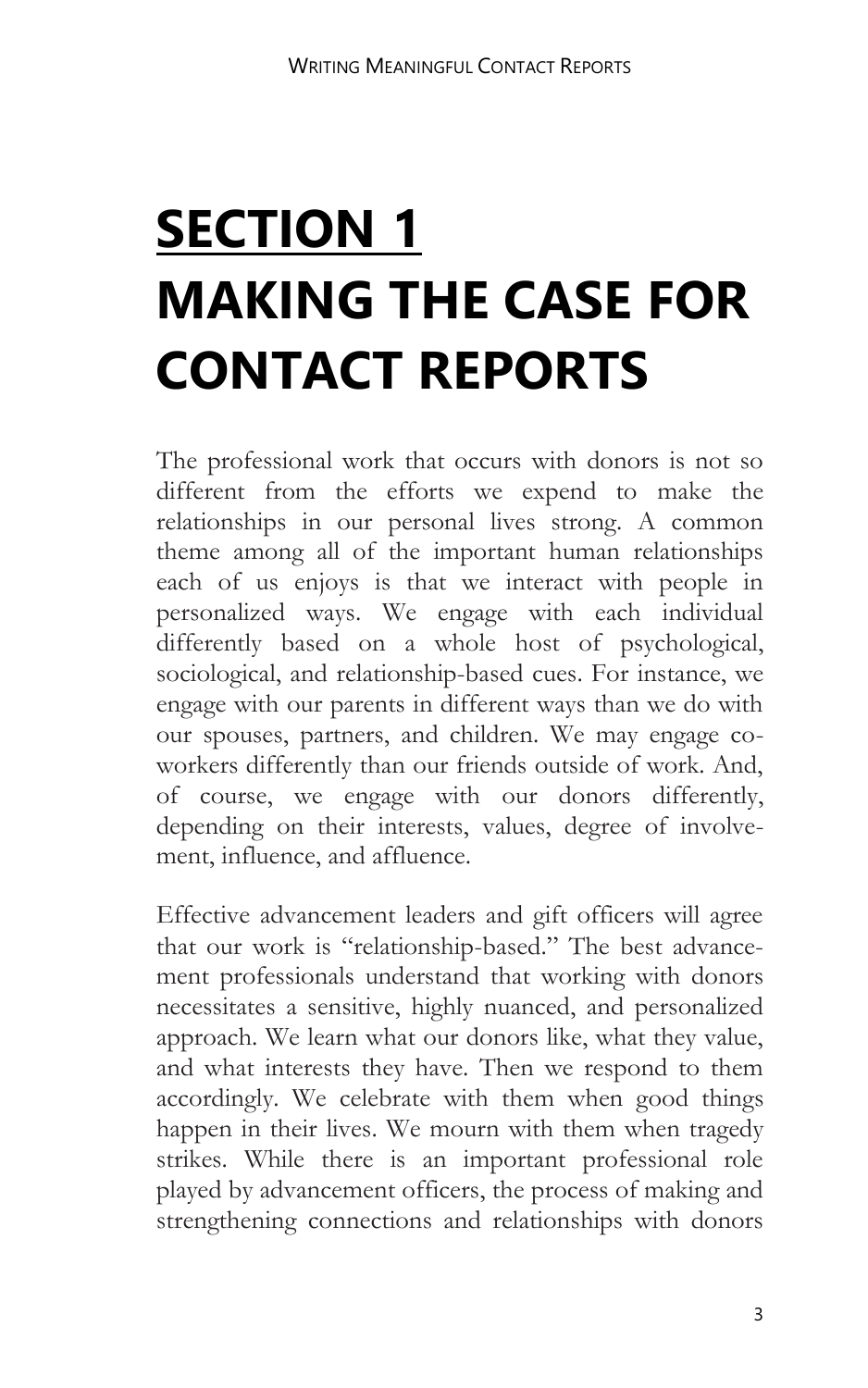occurs in much the same way as it does with friends, family members, and co-workers.

There is, however, one significant difference between how we conduct and process our personal relationships and how we conduct and process our relationships with donors. Typically, we do not keep written accounts of our interactions with our friends and family members. Most of us do not rush home after a family visit to upload into a database a report on how the visit went. We do not, on a regular basis, catalogue the vast majority of our important human relationships. There are exceptions, however. For instance, our friends in human resources may suggest we write down the important elements of our interactions with co-workers if problems are evident. And, we are used to this data-gathering phenomenon as an important part of the very personal relationships we have with our healthcare providers. But, by and large, donors represent one of the few types of relationships that require us to consistently capture information about the relationship itself. In fact, to be the most effective advancement officer, you must regularly and consistently capture the important aspects of a donor's story and their relationship with your institution.

While it may seem that implementing an administrative process for donor contact reporting is bureaucratic and impersonal, the practice actually supports your ability to create lasting and personal relationships with donors. Much like your doctor taking notes during your exam, a contact report system provides advancement officers with the needed history and context to creatively engage donors and to manage a large number of important relationships simultaneously. Contact reports serve as a sort of donor CliffsNotes for the skilled advancement professional enabling smooth and meaningful donor relationships to be built and strengthened over time. In short, the admin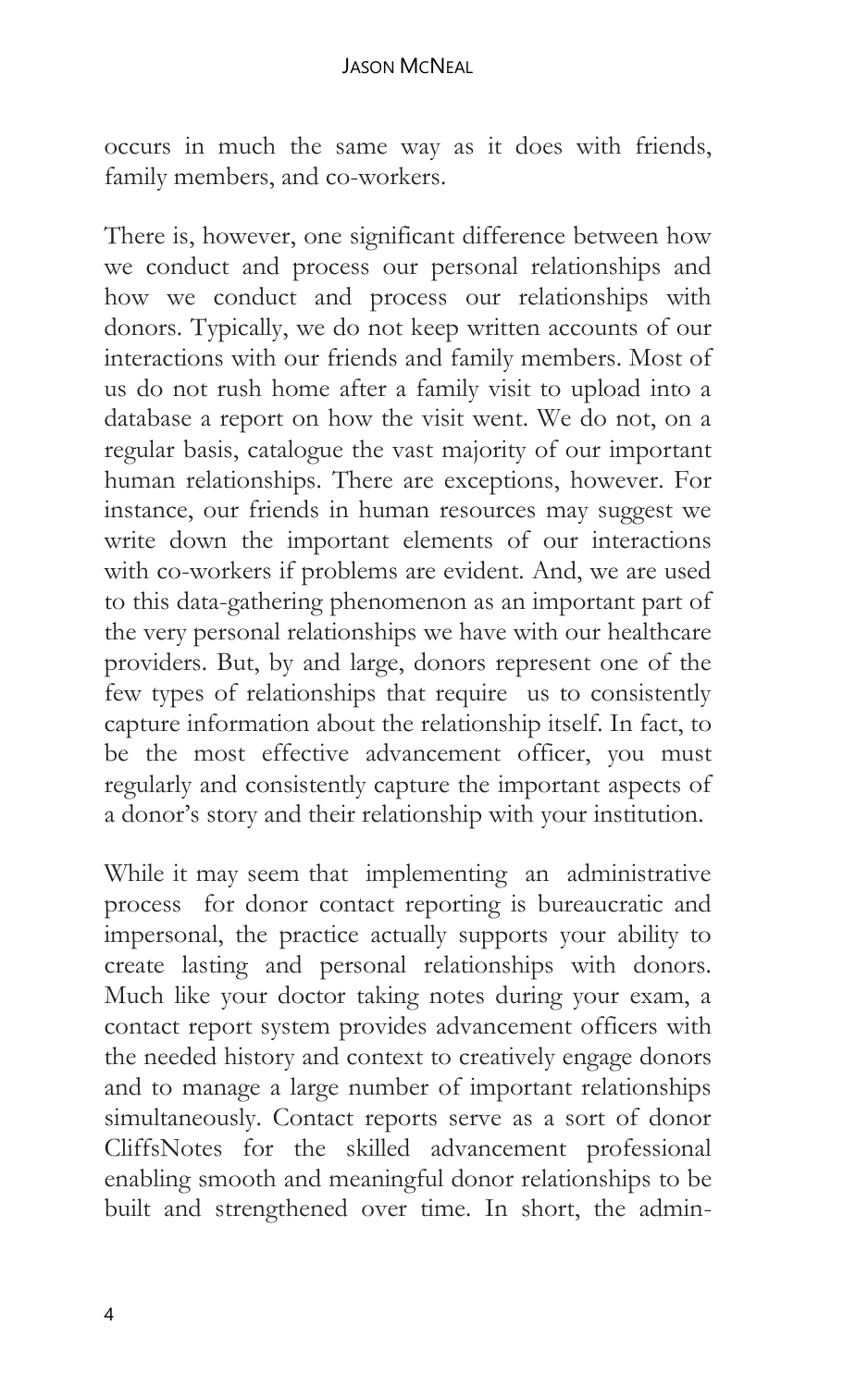istrative process of contact reporting will aid you tremendously in building strong relationships with your donors.

## **Contact Reports: A Definition**

This book is about contact reports. This seems straightforward until you talk to people about their definition of a contact report. Then things get a bit murky. Some people define a contact report as a report that gets completed after every visit with a donor or prospect. Others might define a contact report as a report that gets completed after any meaningful contact with a donor or prospect. And while such definitions seem clear enough at the outset, when you pause to ask such questions similar to the ones below, you quickly realize that defining a contact report is not a simple, straightforward task. For instance, how might you and your colleagues answer the following questions:

- How do we define a 'visit'?
- What does the phrase 'meaningful contact' mean?
- What constitutes a 'report'?

Because the above questions (and those in the Activity on the next page) suggest that defining the concept of a contact report can be slippery, we should take great care to craft a helpful definition. No one definition of a contact report will work for every institution. However, the definition below is meant to be a starting point for your good thinking about what constitutes a contact report within your program.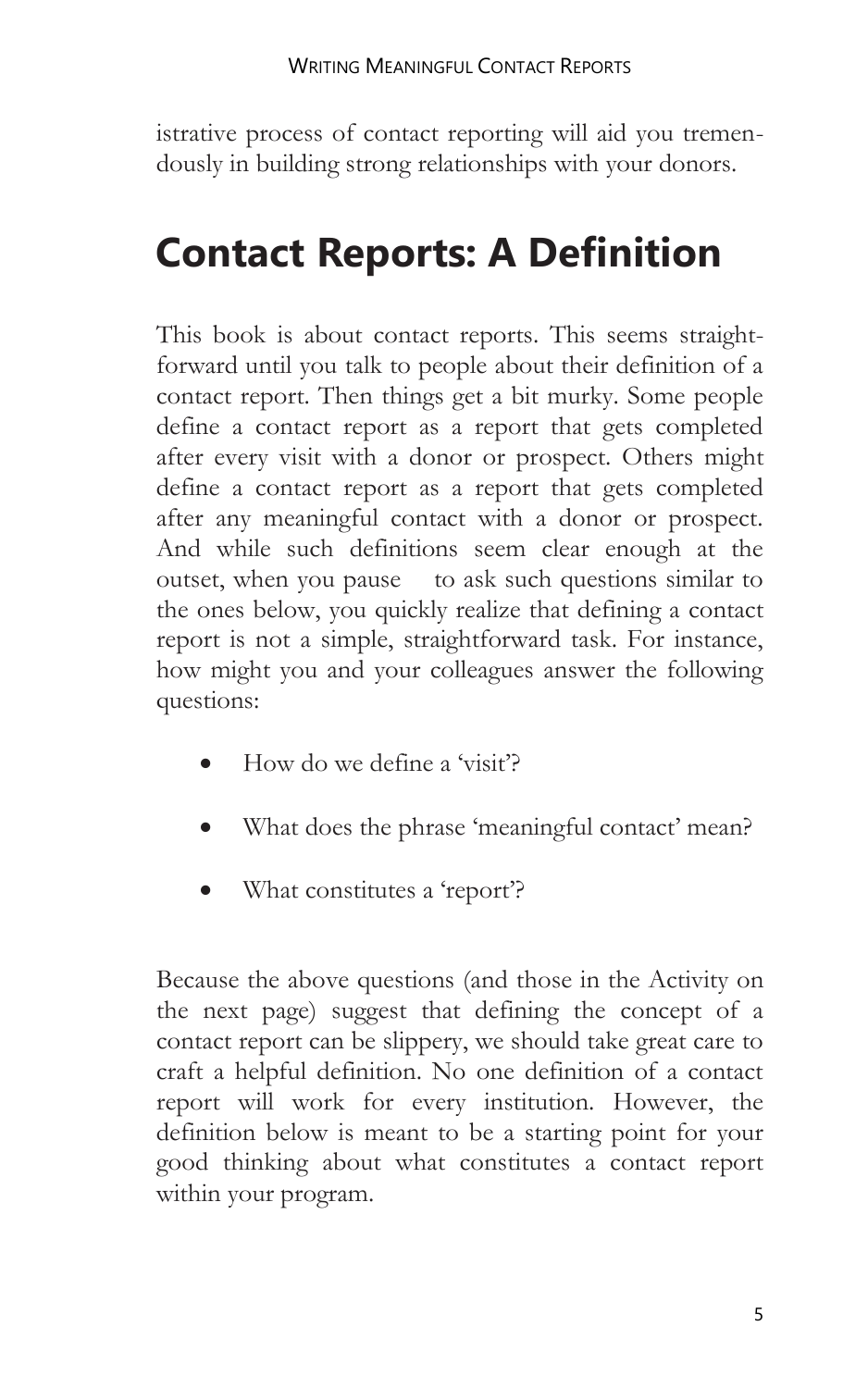#### **ACTIVITY**

If you are aiming to establish or re-establish a contact reporting system, it will be helpful to gain definitional agreement on key terms. To start this process during a team meeting, ask the following questions to get a better sense of how individuals are thinking about their work:

- How should we define a "visit"?
- How should we define a "move"?
- When should a face-to-face visit not warrant the writing of a contact report?
- Are there non-visit situations from which contact reports should still be produced?

For the purposes of our discussion, a contact report will be defined as:

**"A brief written record of a visit or other meaningful interaction with a constituent that substantially enhances understanding of the constituent's relationship with the institution."**

As we move through this book, we will return to this definition and unpack its meanings a bit more. But, for now, we'll use it as the definitional starting place for our discussion about this important component of our work as advancement professionals.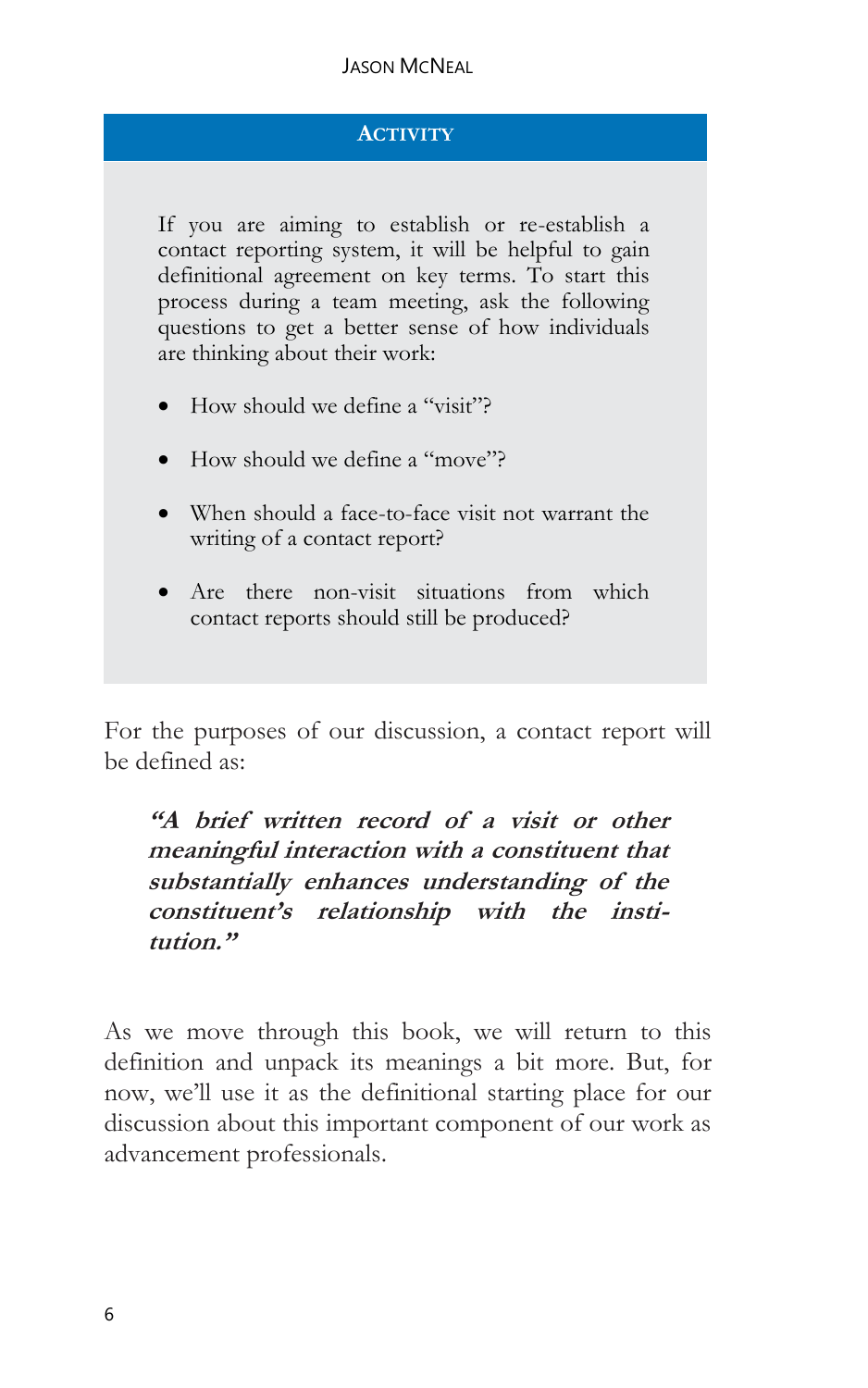## **4 Reasons Contact Reports Don't Get Completed**

Before we turn our attention to making the case for contact reports, let's identify the reasons most often given for why contact reports are not completed regularly. After years of providing leadership to advancement teams and serving as a consultant, I would suggest that there are four fundamental reasons as to why completing contact reports is not part of the regular work of many advancement shops.

### Reason #1: "There isn't enough time"

The most oft-cited reason that advancement officers provide as to why completing contact reports happens infrequently is that there simply isn't enough time in the day to prepare them. Indeed, finding the time can be difficult with the busy schedules of most good advancement professionals.

We all have many professional demands placed on our time. In addition, we have so much information and stimuli being thrown at us each and every day that it becomes easy to believe that there is little we can do to carve out time for important tasks such as preparing contact reports. However, when we honestly reflect on how we use our time, we discover that we have more control over our time than we, at first, might admit.

I am reminded of a *Huffington Post* article that highlighted research from the multi-national management firm Accenture. It showed that 77% of individuals who watch TV also surf the web at the same time (April 8, 2013). If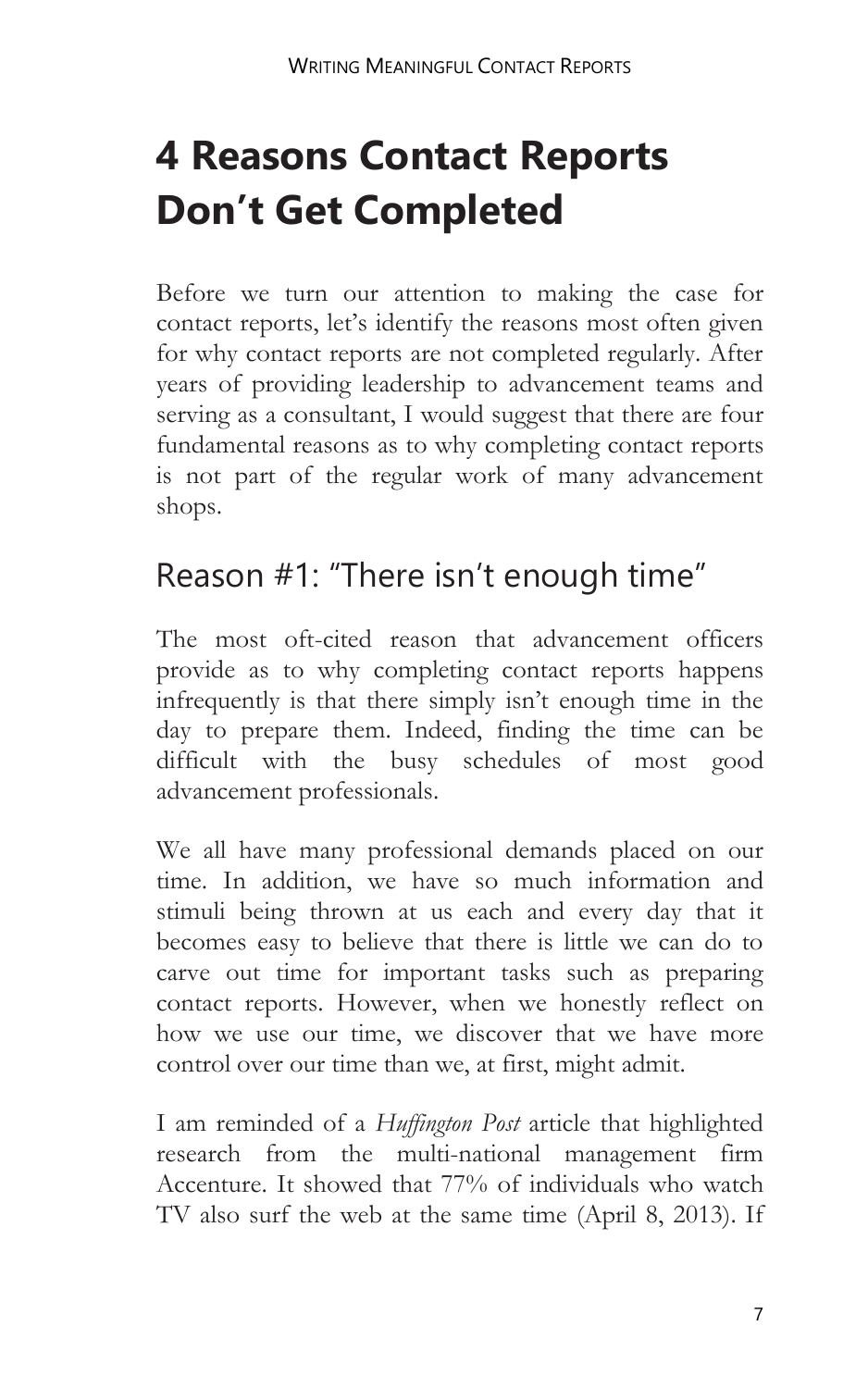we pause on this interesting statistic for a moment, we see the folly in what it means for us. A decade ago, before we were all surfing the web from home, the television was an electronic escape vehicle. We watched TV to zone-out or veg-out while the images and sounds washed over us. We watched to exchange life's tiring realities for a moment or two of restful fantasy. But as technology has invaded our lives and homes, 77% of us now choose to increase the stimuli we are receiving while watching TV by simultaneously surfing the web. In other words, we make our brains work harder during a time when, traditionally, we aimed for relaxation and escape. No one is doing this to us. We are making the choice to throw more stimuli at our brains. We are making the choice to work more and harder—even while watching TV!

The point is simply this: Yes, finding the time to write contact reports consistently can be difficult. But, we might also be sabotaging our own efforts. When we are honest with ourselves, we might realize that the time to complete the most important tasks of our work has been there all along. We just need to prioritize and implement. With the techniques discussed later in this book, those 15 minutes you spent perusing your Facebook newsfeed could have been used to complete 2 contact reports!

## Reason #2: "I don't believe writing contact reports is important to the advancement process"

As discussed earlier, effective higher education advancement work is a qualitative and relational enterprise. It is qualitative because humans engage one another based more on emotion and sentiment than on numbers and logic. It is relational because donors make their very best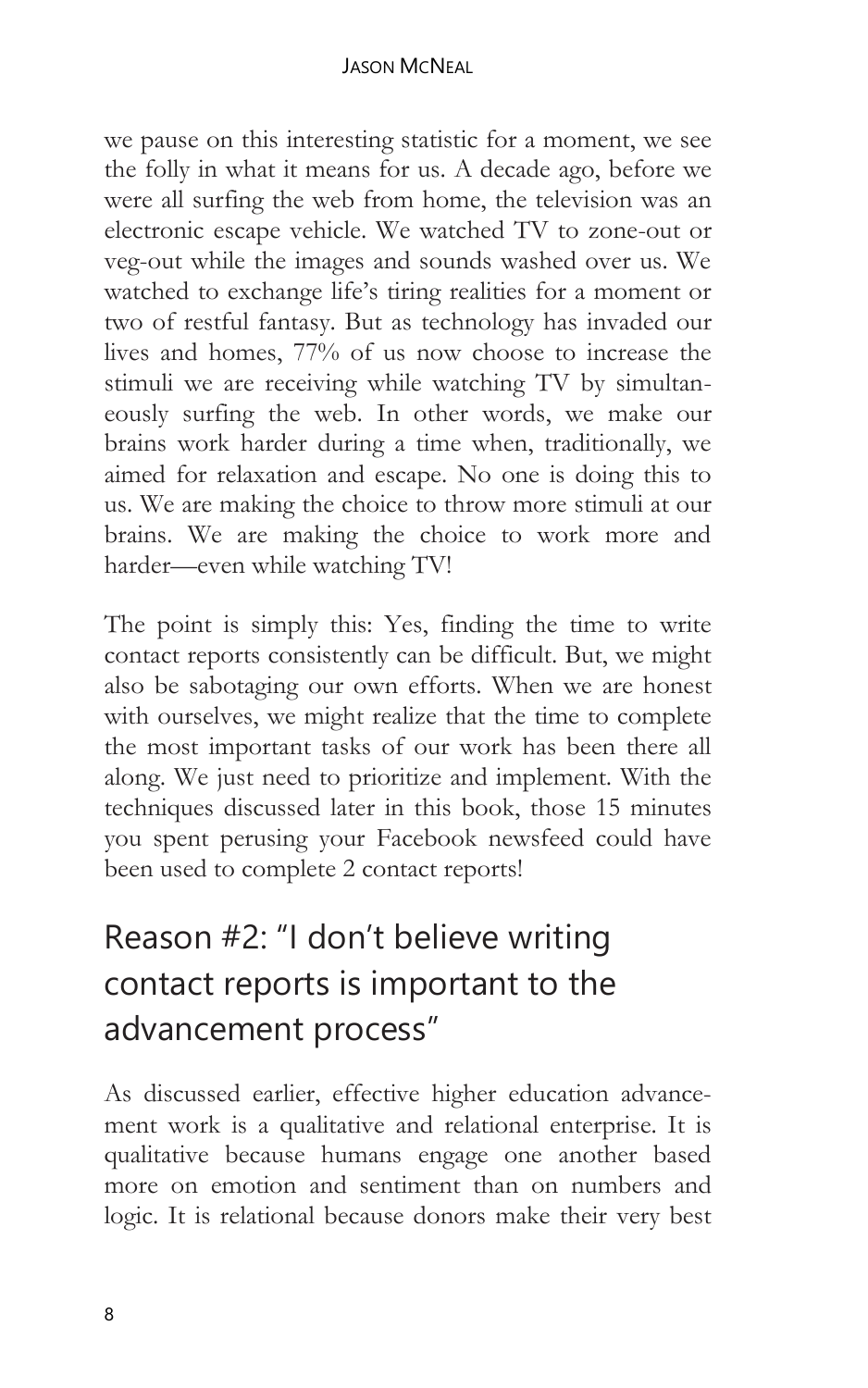gifts to people they trust. And trust forms within relationships.

The American poet Maya Angelou is quoted as having said, "People will forget what you said or what you did, but they will never forget how you made them feel." The very best advancement officers make donors feel good about giving. They do this by authentically caring about the interests of others, being interested in understanding the motives of others, humbly inquiring, and being skilled at aligning donor values and interests with institutional needs and goals. In short, they are qualitative and relational.



As can be seen in Figure 1, the Task-Relationship Continuum suggests that individuals who are relationshiporiented can be gifted fundraisers. They view the world through qualitative and relationship- based lenses that allow them to focus intently on the messages that others send. They are socially aware. Many of these same individuals, though, struggle to complete tasks that don't immediately enhance relationships. They can have difficulty understanding why a task such as writing contact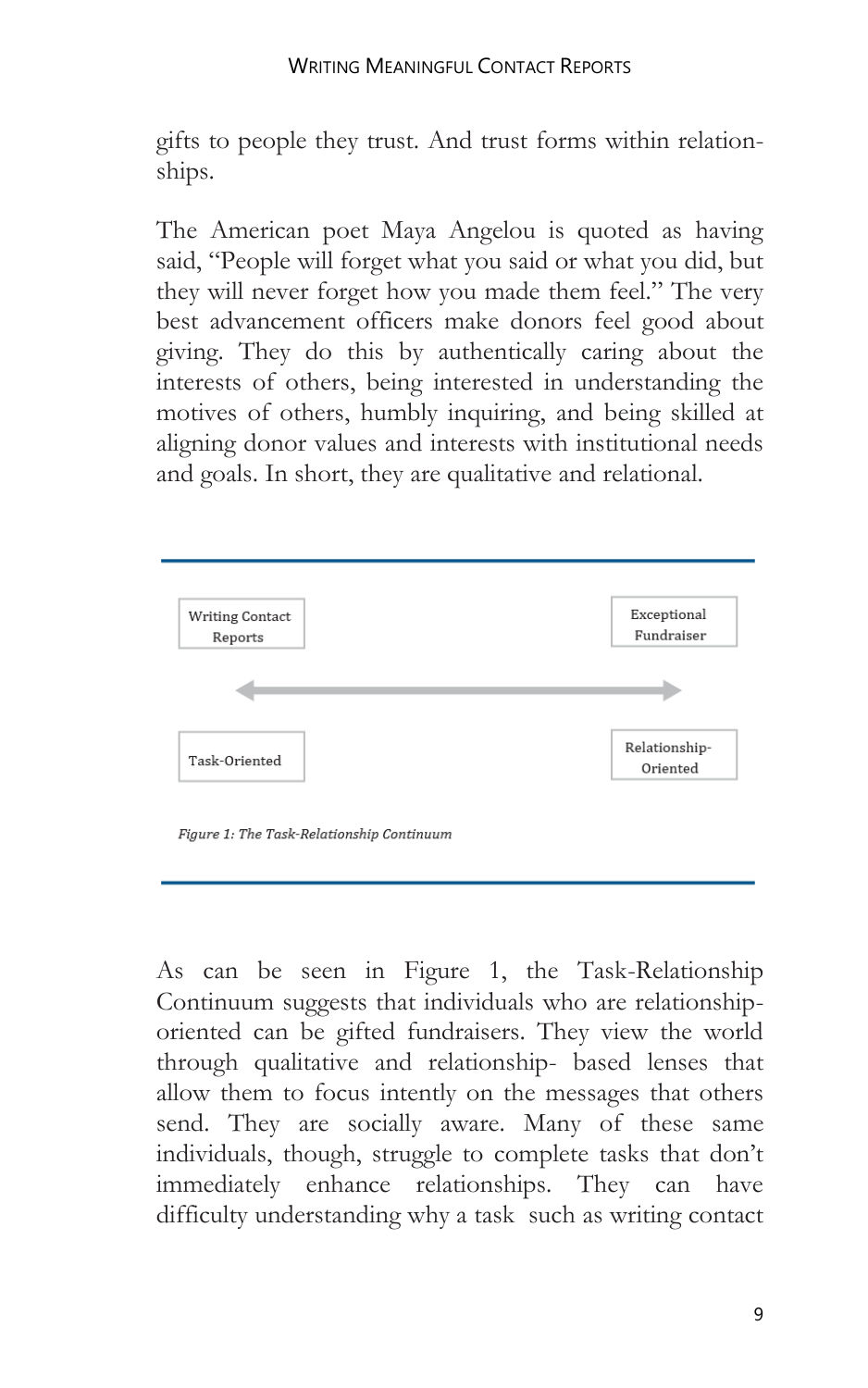reports is important. Relationship-oriented individuals have little need to create and check-off a "to-do" list. Such efforts represent tedious and unimportant work. The real work is in building relationships with donors, not sitting behind a desk "pushing papers."

Upon reflection, it should come as little surprise that some of the most talented gift officers dislike completing a task like writing contact reports. You probably have individuals on your team who are relationship-oriented. Perhaps you are! If you are more relational in your approach, you probably are wondering why you should pause in your important work of relationship-building to write a contact report. It is this either/or dichotomous thinking that this book hopes to dispel. Writing contact reports isn't a task that is outside of the relationship-building process. Writing contact reports is a key component of the relationshipbuilding process.

## Reason #3: "No one reads them, so why write them?"

I remember an interaction I had with a talented gift officer a few years ago. She was fabulous with donors and helped the institution raise a good amount of money. However, she failed miserably when it came to documenting her interactions with donors through the contract report writing process. The vice president asked me to visit with the gift officer and encourage her to start writing contact reports regularly.

Trying to understand her perspective, I complimented her on another good few months of donor visits that resulted in gifts. I then said, "How are you doing with writing contact reports for those interactions?" Her response was confusing to me. "I don't keep a diary," she said looking at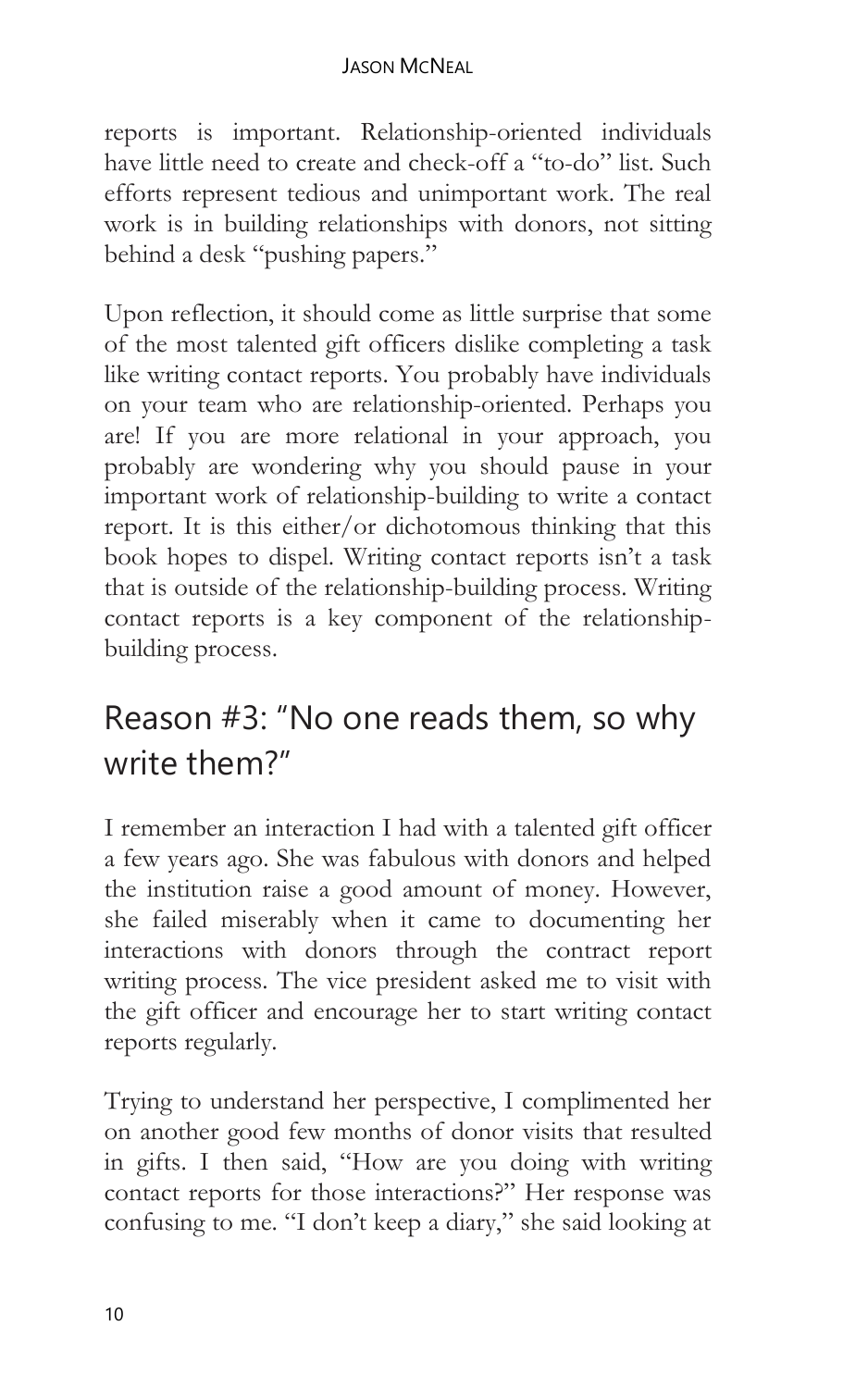me flatly. I asked what she meant, and she said, "No one is supposed to read your diary, correct? It's usually something that is personal and not to be shared. Well, our contact reports aren't shared, no one reads them. It's like a diary. And I have never kept a diary." To this gift officer, if no one on staff was reading about her work with donors, she didn't understand why she should put the time and effort into capturing those interactions. Contact reports were being treated like diaries. And she didn't keep a diary!

For you and your team, it may very well be that contact reports are not read by everyone. The point, though, is that contact reports serve many important purposes, not the least of which are for historical record. What the gift officer who didn't keep a diary failed to realize was that one day she would leave that institution (in fact, she had left by the time of the writing of this book), and the institution would struggle to understand some of the particulars regarding the relationships she developed with donors because there was no consistent historical record of her donor interactions.

### Reason #4: "I'm not sure what to include in a contact report"

If you've read many contact reports, you find that some gift officers could be politely characterized as verbose in their writing style. Over the years, I have read contact reports that include information about the color of the dining room walls, the type of interior in the car that was driven to the restaurant, and the fact that the waitstaff at the restaurant was rude. Gift officers who capture every twist and turn of a meaningful donor contact turn these experiences into multi-page novels. These stories contain less-than-significant fluff that others have to wade through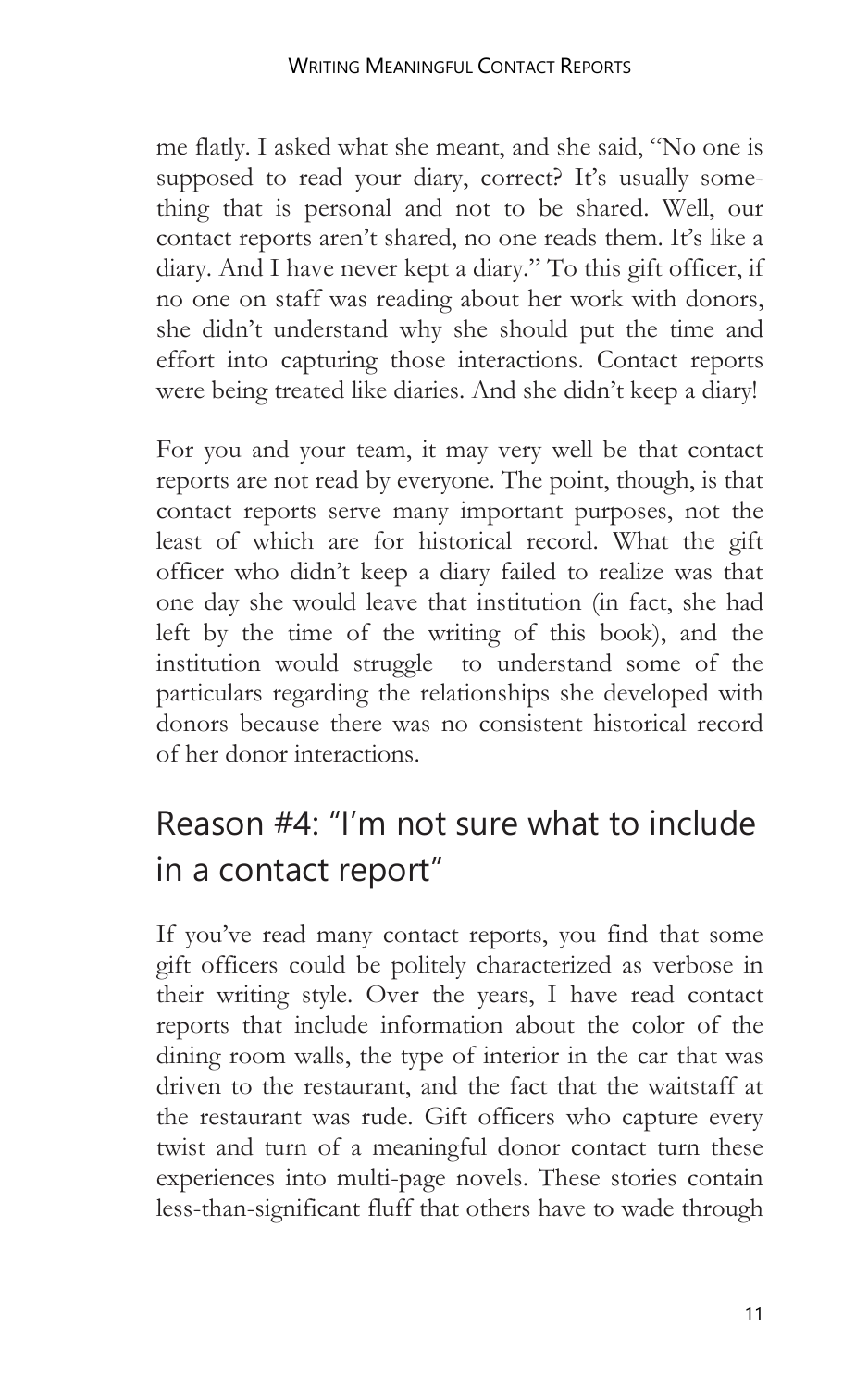in order to get the two or three nuggets of important information about the donor interaction. On the other hand, some gift officers struggle to write complete sentences and, unfortunately, leave out essential information. Their contact reports look like a bulleted to- do list or an abbreviated account similar to a text message. For both the verbose and the more brief versions of contact reports, the gift officer is evidencing the fact that they are unsure about what should be included. Over time, if the task of writing contact reports is not made clear and understandable, the gift officer will stop preparing them. In Sections two and three of this book, you will find information about how to craft the most effective contact reports. The first step in that process is to make certain that all members of the team understand why contact reports matter and what to include in them.

## **Yes, Contact Reports Matter**

Perhaps there is someone on your team who uses one of the four fundamental excuses for not regularly preparing contact reports. Maybe they have an altogether different perspective on why they do not prepare them consistently. Perhaps that person is you. No worries. If you or someone you work with is failing at regularly producing contact reports, let me first suggest that there is hope! Completing contact reports can become a regular part of your office's work flow.

To become more consistent in crafting high-quality contact reports, we must first start by understanding and embracing why they are important, why they are important to you today and in the future, and why they are key to raising more money.